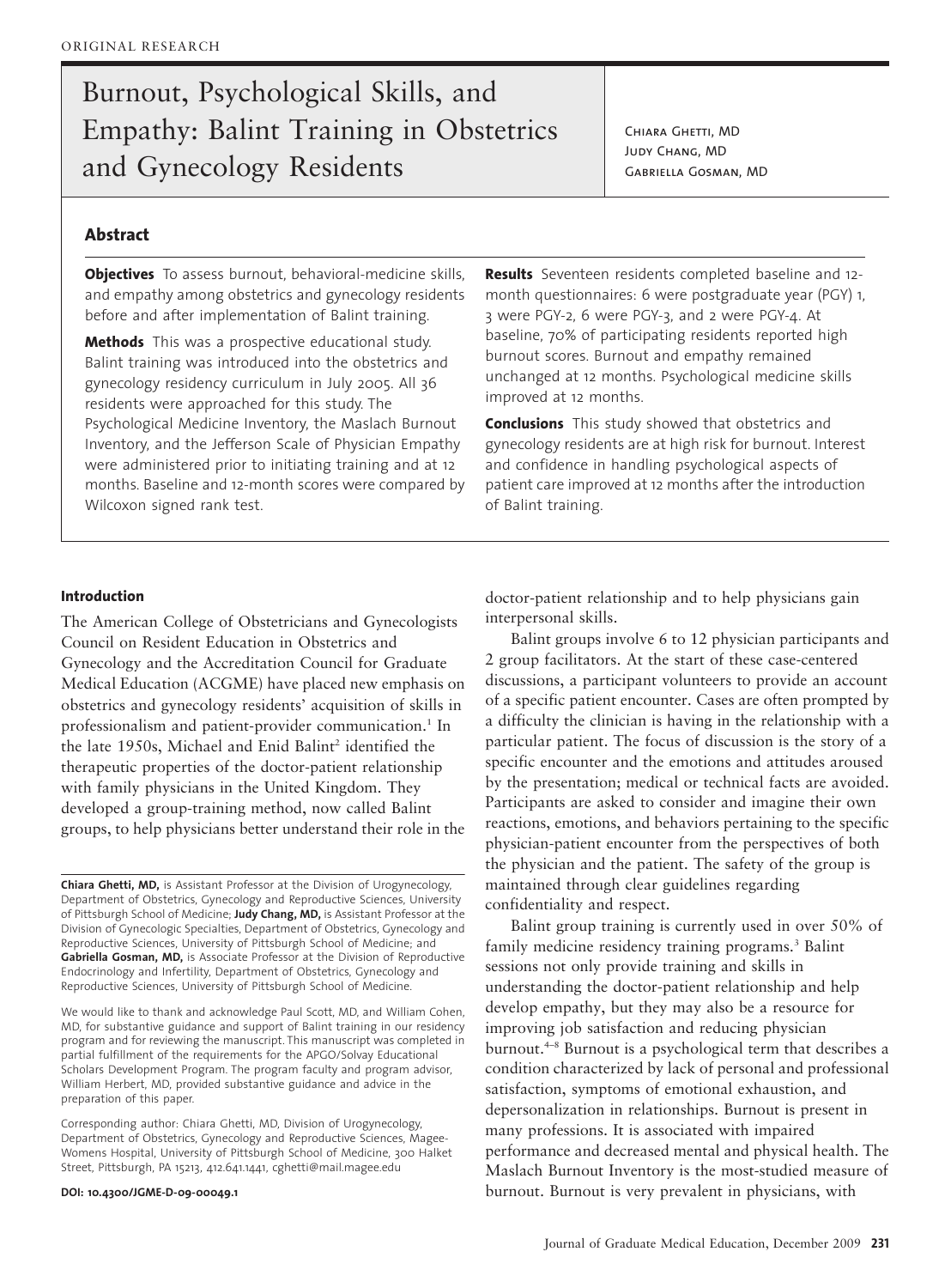estimated rates of  $25\%$  to  $60\%$ .<sup>9</sup> Studies<sup>10</sup> suggest that burnout is also very prevalent in residents. It has been shown to affect obstetrician-gynecologists throughout their career paths—from residents to departmental chairs.<sup>12-15</sup>

Very few studies<sup>4,7,16,17</sup> have assessed the association between Balint training and physician outcomes using validated instruments for empathy, behavioral-medicine skills, or burnout. Even fewer studies have implemented Balint training within a surgical or procedurally oriented subspecialty. Our goal was to introduce Balint training in a large academic obstetrics and gynecology residency program curriculum to help address ACGME requirements for focused training in the competencies of professionalism and interpersonal skills and communication. The aim of this study was to assess burnout, behavioral-medicine skills, and empathy among obstetrics and gynecology residents before and after implementation of this new curriculum by using validated measures.

## **Methods**

## Introduction of Balint Training

We introduced Balint group training as a required component of the obstetrics and gynecology residency program curriculum beginning in July 2005. This initiative was the collaborative effort of 4 faculty members (2 obstetrician-gynecologists, 1 pediatrician, and 1 psychiatrist), 3 of whom are credentialed as Balint leaders by the American Balint Society. These faculty members facilitated two 1-hour group sessions once a month during protected, mandatory educational time. These two sessions were held concurrently in separate rooms. One group consisted of first- and second-year residents; the other was composed of third- and fourth-year residents.

#### Study Methods

This study received exempt status by the University of Pittsburgh Institutional Review Board. On the first day of the new Balint curriculum, all 36 residents of the Department of Obstetrics, Gynecology, and Reproductive Sciences were approached about participating in the research study by a departmental assistant who was not involved with the residency program. The investigators and faculty members leading the groups were not present at the time of recruitment and were blinded to which residents chose to participate.

All residents participated in Balint training. Those residents who agreed to participate in the study completed the Maslach Burnout Inventory, the Psychological Medicine Inventory, and the Jefferson Scale of Physician Empathy prior to initiating the course and at 12 months. Study participants were queried about demographic information including year in training, age, race, marital status, and subspecialty interests. Additional demographics were not obtained, in order to protect the identity of participants.

The Maslach Burnout Inventory–Human Service Survey is a validated, 22-item self-report measure.<sup>18</sup> Each item is scored using a 7-point Likert scale. The survey assesses 3 domains of burnout: emotional exhaustion (9 questions), depersonalization (5 questions), and personal accomplishment (8 questions). Scores for each subscale are recorded as high, medium, or low. For both emotional exhaustion and depersonalization subscales, higher scores correspond to higher degrees of perceived burnout. Lower scores on the personal accomplishment subscale correspond to higher degrees of perceived burnout. In this study we report the high-risk scores in each subscale. According to Maslach Burnout Inventory scoring, high-risk scores for each subscale are defined as  $\geq$ 27 in emotional exhaustion,  $\geq$ 10 in depersonalization, and  $\leq$ 33 in personal accomplishment. Overall moderate-to-severe risk of burnout was defined as high-risk scores in 2 or more of the 3 categories.

The Psychological Medicine Inventory is a validated, 11-item self-report survey with a 9-point Likert scale that has been previously used to evaluate the effects of Balint training.4,7,19 Items are designed to assess residents' levels of interest, ability, or confidence in dealing with psychological aspects of patient care. A higher score indicates higher interest and ability in psychological medicine. As performed by Turner and Malm<sup>4</sup> and Adams et al.<sup>16</sup> changes in individual questions were assessed.

The Jefferson Scale of Physician Empathy is a validated quantitative measurement used to assess levels of physician empathy.20 It contains 20 statements answered using a 7 point Likert scale, from 1 (strongly disagree) to 7 (strongly agree). Ten items of this scale are positively worded and ten items are negatively worded, requiring reverse coding. The scores range from 20–140. A higher score on the scale indicates greater empathy.

Descriptive statistics were performed. Baseline and 12 month continuous data were compared using the Wilcoxon signed rank test. Statistical analysis was performed using SPSS software version 12.0.1 (SPSS Inc, Chicago, IL).

## Results

Complete data were available for 17 residents who completed both baseline and 12-month questionnaires. The baseline demographics of the respondents are summarized in TABLE 1. Participants included the majority of first- and third-year residents. Nonparticipants were primarily second- and fourth-year residents. Additional demographics were not available for nonparticipating residents.

At baseline, median scores (range) for each burnout subscale were as follows: emotional exhaustion, 35 (15–44); depersonalization, 14 (4–23); personal accomplishment, 33 (26–42). At baseline, 13 of 17 residents had high burnout scores in the emotional exhaustion subscale, 15 had high burnout scores in the depersonalization subscale, 9 had high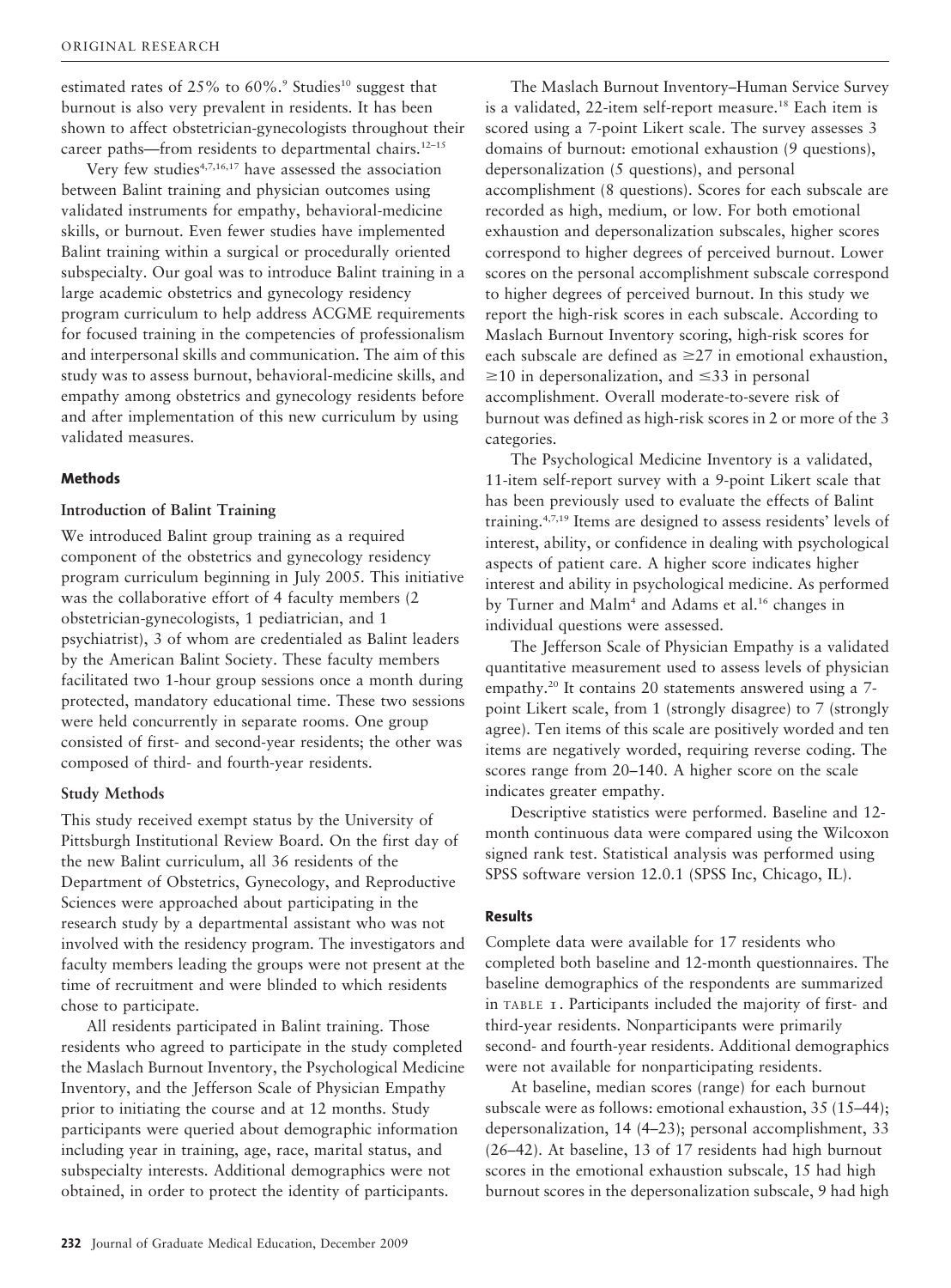|  | ORIGINAL RESEARCH |
|--|-------------------|
|--|-------------------|

| TABLE 1 | <b>BASELINE DEMOGRAPHICS OF RESPONDENTS</b> |  |
|---------|---------------------------------------------|--|
|         |                                             |  |

|                                   |                            | $N = 17$ |
|-----------------------------------|----------------------------|----------|
| Mean Age, y                       | $28 \pm 2.2$               |          |
| Year in Residency,<br>No. (%)     | Postgraduate year 1        | 6(35.3)  |
|                                   | Postgraduate year 2        | 3(17.6)  |
|                                   | Postgraduate year 3        | 6(35.3)  |
|                                   | Postgraduate year 4        | 2(11.8)  |
| Race, No. (%)                     | Caucasian                  | 12(70.6) |
|                                   | Asian                      | 5(29.4)  |
| Marital Status,<br>No. (%)        | Married                    | 8(47.1)  |
|                                   | Single                     | 9(52.9)  |
| Subspecialty Interest,<br>No. (%) | None                       | 8(47.1)  |
|                                   | Family planning            | 2(11.8)  |
|                                   | Maternal fetal<br>medicine | 3(17.6)  |
|                                   | Oncology                   | 1(5.9)   |
|                                   | Urogynecology              | 3(17.6)  |

burnout scores in the personal accomplishment subscale, and 13 had high burnout scores in more than one subscale.

At 12 months, the number of residents with high burnout scores in each subscale decreased. Two fewer residents had high burnout scores in depersonalization and emotional exhaustion, while 3 fewer residents had high

burnout in personal accomplishment (FIGURE). Median scores (range) for each subscale were as follows: emotional exhaustion, 34 (8–40); depersonalization, 15 (3–23); personal accomplishment, 35 (23–46). Changes in subcategory and total Maslach scores were not statistically significant. The majority of residents of all 4 classes  $(\geq 70\%)$  had moderate-to-severe burnout (defined as highrisk scores in 2 or more categories) at baseline and 12 months.

Psychological Medicine Inventory overall scores improved at 12 months when compared with baseline scores. Three of the Psychological Medicine Inventory scores for individual questions showed a statistically significant improvement at 12 months (TABLE 2). Jefferson Scale of Physician Empathy scores remained unchanged at 12 months with a median (range) of 113 (92–129) at baseline and 12 months.

## Discussion

One of the most striking findings of this study was the high levels of resident burnout. This study is one of few studies that provide objective assessment of obstetrics and gynecology residents before and after Balint training. In our study, the majority of participating obstetrics and gynecology residents  $(\geq 70\%)$  had moderate-to-severe burnout (defined as high-risk scores in 2 or more categories) both at baseline and 12 months after Balint training began. These findings are similar to those found in the small number of studies that have examined burnout in residents.



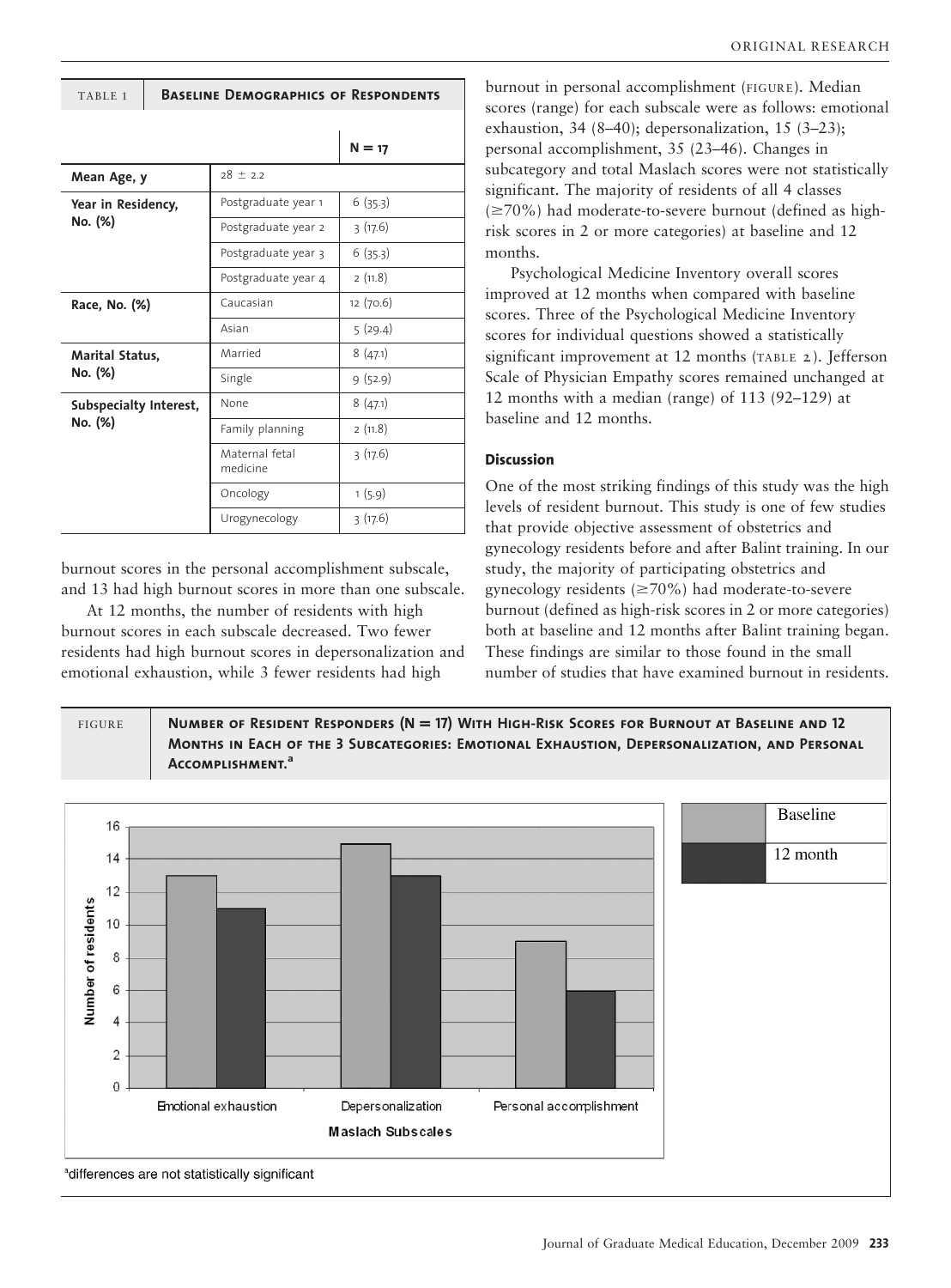# TABLE 2 Median Baseline and 12-Month Total Psychological Medicine Inventory Scores and Individual Questions Showing Significant 12-Month Improvement (Higher Score Indicates Higher Interest and Ability in Psychological Medicine)

|                                                                                                                                       | <b>Median Baseline</b><br>Score (Range) | Median 12-Month<br>Score (Range) | P Value  |  |  |  |
|---------------------------------------------------------------------------------------------------------------------------------------|-----------------------------------------|----------------------------------|----------|--|--|--|
| <b>Total Psychological Medicine Inventory</b>                                                                                         | $66.0 (47 - 81)$                        | 74.5 (60-88)                     | .074     |  |  |  |
| Individual Psychological Medicine Inventory Questions With Significant Improvement                                                    |                                         |                                  |          |  |  |  |
| Question 7: Ability to use consultation from social workers,<br>psychologists, psychiatrists, and community mental-health<br>agencies | $7(3-8)$                                | $7(6-8)$                         | $<$ .008 |  |  |  |
| Question 8: Ability to make appropriate treatment decisions<br>based on patients' psychological needs                                 | $6(2-7)$                                | $7(3-8)$                         | $<$ .038 |  |  |  |
| Question 9: Ability to be psychologically therapeutic with<br>patients                                                                | $5(2-7)$                                | $7(3-9)$                         | $<$ .02  |  |  |  |

Martini et al<sup>10</sup> described burnout among 321 residents in different specialties using the Maslach Burnout Inventory. Overall they reported that 50% of residents met the criteria for burnout, and obstetrics and gynecology residents had one of the highest burnout rates at 75%. Other studies of obstetrics and gynecology residents $13-15$  have reported burnout rates of 58% to 83%. Differences in criteria used in these studies to define the extent of burnout preclude a direct comparison in burnout rates. The high level of burnout is likely due to multiple factors, including challenging interactions with patients, lack of work-life balance, and demands of a surgical subspecialty. Among residents in this study, the largest number of high-risk scores was found in the depersonalization subscale, while the personal accomplishment subscale had the lowest number of high-risk scores. High personal accomplishment was thought to contribute to lower overall burnout scores in a study of obstetrics and gynecology department chairs.<sup>15</sup>

Emotional depletion and depersonalization are responses to prolonged occupational stress and lead to a sense of emotional withdrawal toward coworkers and patients.21 A better understanding of residents' experiences is needed to identify sources of emotional exhaustion and depersonalization and to identify methods to ameliorate their impact on young trainees. Although several authors have proposed Balint training as a possible antidote to burnout in physicians, $4-6$  no studies have examined the effects of Balint training on burnout using a validated scale. Residents in our study demonstrated a trend toward improvement of burnout levels; however, due to limitations in our study design, we are unable to substantiate this.

Our study showed improvement in some aspects of behavioral-medicine skills of obstetrics and gynecology residents at the 12-month assessment. Residents reported an improvement in ability to use consultation, ability to make appropriate treatment decisions based on patients'

psychological needs, and ability to be psychologically therapeutic with patients. While individual Psychological Medicine Inventory items are not independently validated, we explored individual items, as did Turner and Malm<sup>4</sup> and Adams et al.16 who found improvement in individual and total Psychological Medicine Inventory scores in family medicine and obstetrics and gynecology residents who completed Balint training compared with residents who did not.

Our study found no difference in baseline and 12-month Jefferson Scale of Physician Empathy scores. Similarly, Cataldo et al<sup>15</sup> found no difference in empathy scores between practicing physicians who had attended Balint training during residency versus those who had not attended. Hojat et al<sup>21</sup> reported empathy scores for physicians in various specialties and found the highest scores in practicing psychiatrists (mean score of  $127 \pm 5.5$ ). Practicing family physicians and obstetrician-gynecologists scored significantly lower than psychiatrists (mean scores of 120.5  $\pm$  12.6 and 119  $\pm$  10, respectively). Our resident participants' mean score was  $112 \pm 12$ . While this score falls within the standard deviation of the scores reported by Hojat et al, it is 7 points below the mean of practicing obstetrician-gynecologists. Numerous explanations can be offered for lower scores in this study. Skills in empathy may develop through experience and may be lower in trainees. Ability to be empathetic may be affected by stress level and degree of burnout. Empathy scores may also reflect the amount of emphasis that is placed on interpersonal skills during training.

Our study had several limitations. The small sample size limited our precision, power, and generalizability. The participation of only 47% of the residents increased the significant potential for selection bias and likely lead to the lack of statistically significant results. Participants may have been more receptive to or interested in Balint training.